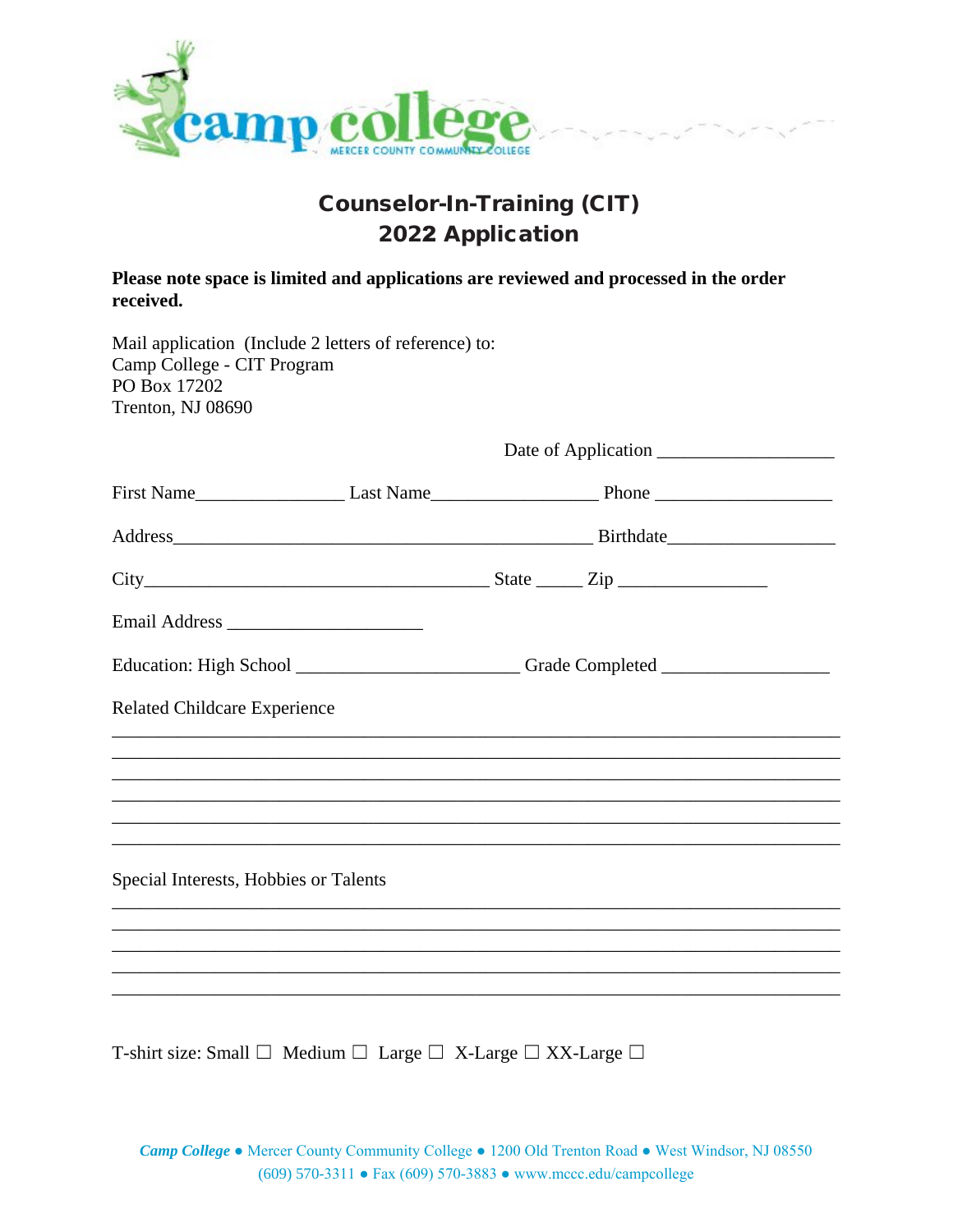

Please continue to next page. Why do you want to be a CIT?

Being a CIT at Camp College is an honor and it is important to remember that CIT's are there to help make the campers experience more memorable. Please explain how you would put your camper's interest before your own.

 $x = 1, 2, 3$ 

What personal qualities do you possess that would enable you to be an effective CIT?

What is the role of a leader? What is the role of a follower?

Explain in detail what leadership roles you have experienced?

Name 3-5 activities at Camp College that you think you would be able to assist and your experience in those areas.

<u> 1989 - Johann Stoff, amerikansk politiker (d. 1989)</u>

**Camp College .** Mercer County Community College . 1200 Old Trenton Road . West Windsor, NJ 08550  $(609)$  570-3311 • Fax (609) 570-3883 • www.mccc.edu/campcollege